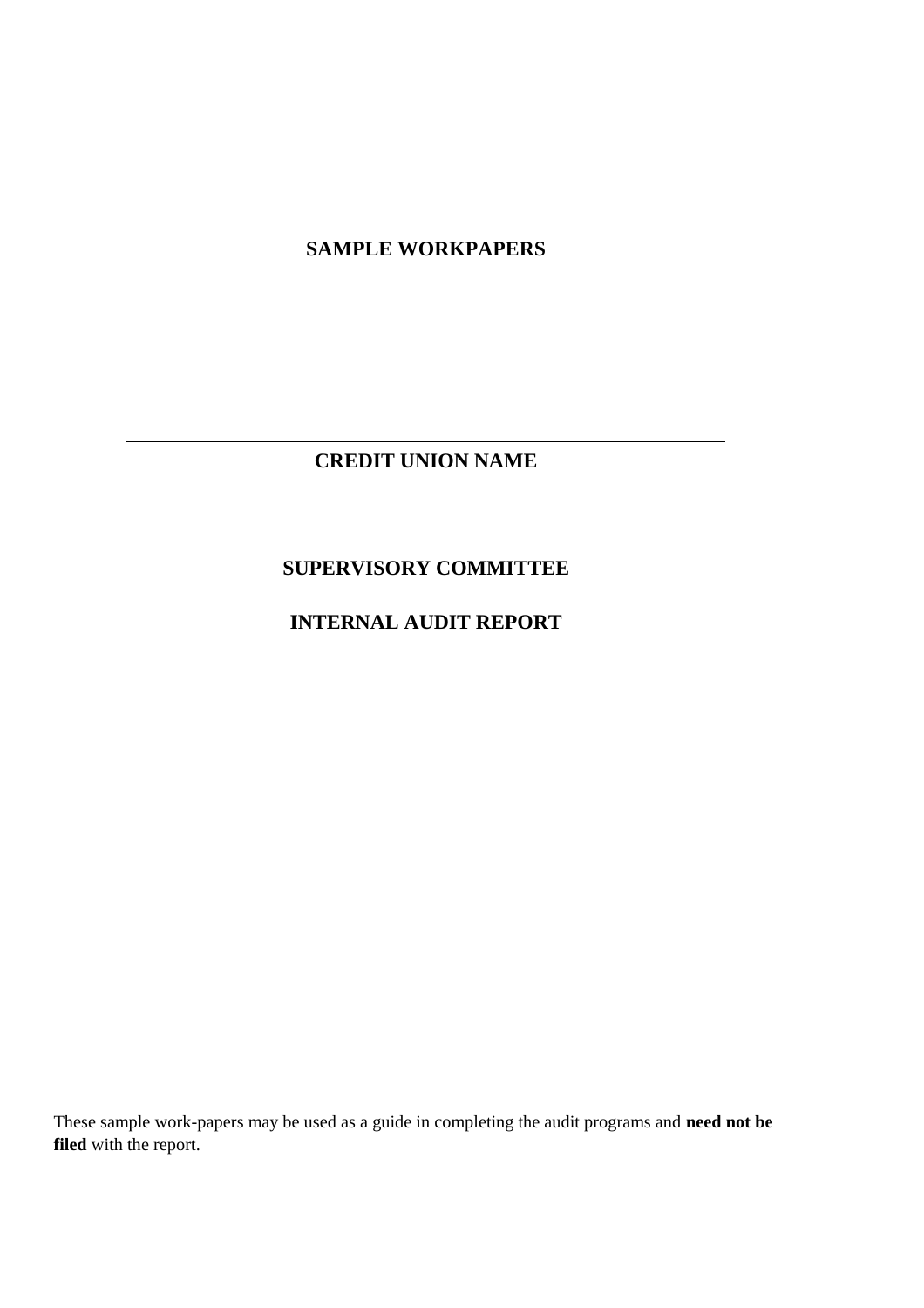### **CASH COUNT SHEET**

### **CREDIT UNION:**

# **INTERNAL AUDIT DATE:**

|                    | $\mathbf{Month}$ | Day          | Year  |
|--------------------|------------------|--------------|-------|
|                    |                  |              |       |
| <b>Description</b> | Coin             | <b>Bills</b> | Other |
|                    |                  |              |       |
|                    |                  |              |       |
|                    |                  |              |       |
|                    |                  |              |       |
|                    |                  |              |       |
|                    |                  |              |       |
|                    |                  |              |       |
|                    |                  |              |       |
|                    |                  |              |       |
|                    |                  |              |       |
|                    |                  |              |       |
|                    |                  |              |       |
|                    |                  |              |       |
|                    |                  |              |       |
|                    |                  |              |       |
|                    |                  |              |       |
| <b>TOTALS</b>      |                  |              |       |
|                    |                  |              |       |



This sheet may be duplicated if multiple cash locations are counted.

Refer to Procedure #1, Cash Program, Page 3. Work-papers - page 1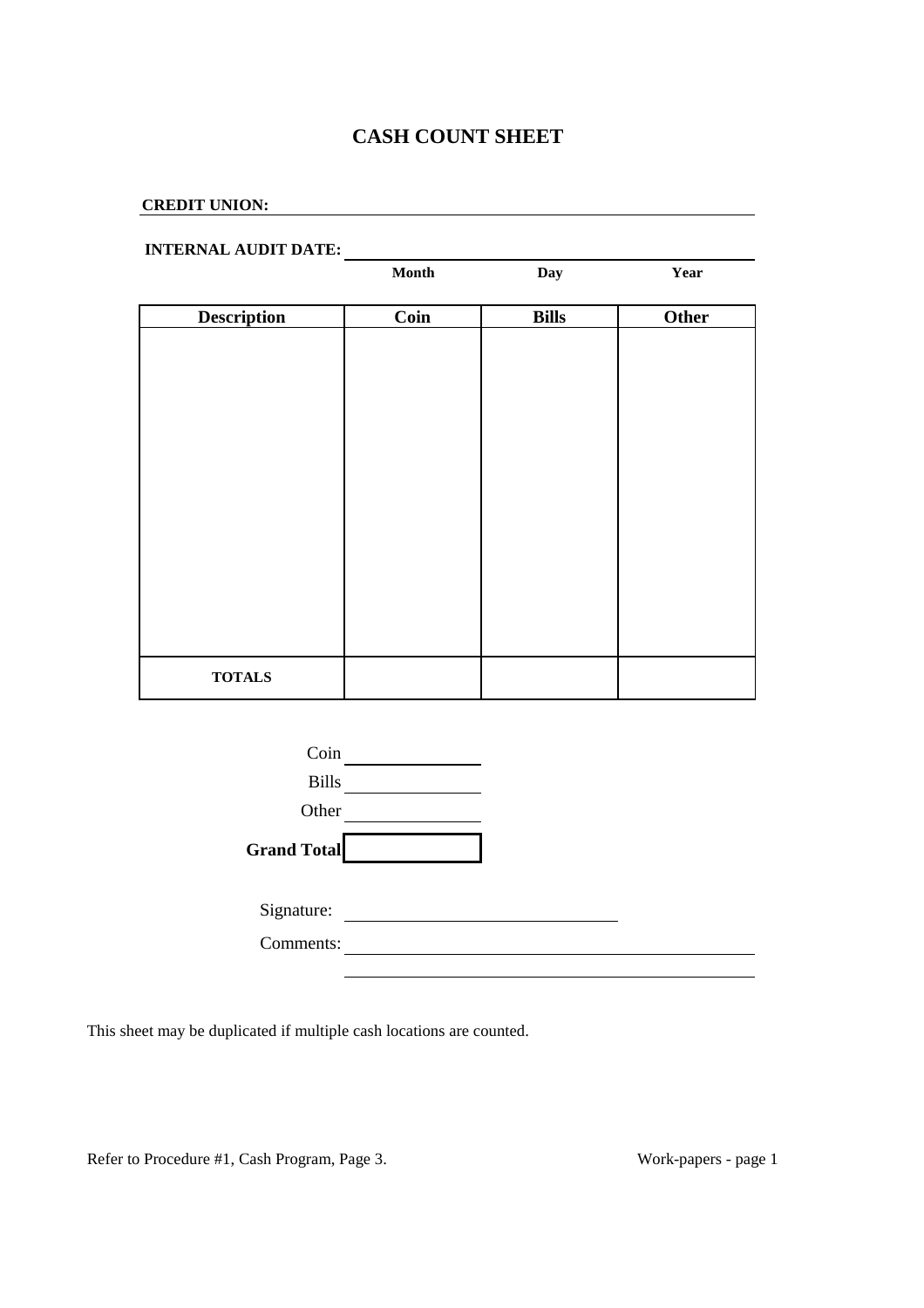# **TRANSACTION ACCOUNT (BANK) RECONCILIATION**

| Name of Financial Institution: |                                                             |                                                                                                                 |           |  |
|--------------------------------|-------------------------------------------------------------|-----------------------------------------------------------------------------------------------------------------|-----------|--|
|                                |                                                             |                                                                                                                 |           |  |
|                                | Month End Balance on the Financial Institution's Statement: |                                                                                                                 |           |  |
| Add:                           | Deposits in Transit:                                        |                                                                                                                 |           |  |
|                                |                                                             | Date:                                                                                                           |           |  |
|                                |                                                             | Date:                                                                                                           |           |  |
|                                |                                                             | Date:                                                                                                           |           |  |
|                                |                                                             |                                                                                                                 | Sub-Total |  |
| Less:                          | <b>Outstanding Drafts:</b>                                  |                                                                                                                 |           |  |
|                                |                                                             |                                                                                                                 |           |  |
| Draft No.                      | Date                                                        | Amount                                                                                                          |           |  |
|                                |                                                             | $\overline{\phantom{a}}$ and $\overline{\phantom{a}}$ and $\overline{\phantom{a}}$ and $\overline{\phantom{a}}$ |           |  |
|                                |                                                             |                                                                                                                 |           |  |
|                                |                                                             |                                                                                                                 |           |  |
|                                |                                                             |                                                                                                                 |           |  |
|                                |                                                             |                                                                                                                 |           |  |
|                                | the company of the company of the company                   |                                                                                                                 |           |  |
|                                |                                                             |                                                                                                                 |           |  |
|                                | <b>Unadjusted Differences Description</b>                   | Amount                                                                                                          |           |  |
|                                |                                                             |                                                                                                                 |           |  |
|                                |                                                             |                                                                                                                 |           |  |
|                                |                                                             |                                                                                                                 |           |  |
|                                |                                                             | <b>Balance Per General Ledger</b>                                                                               |           |  |

This sheet may be duplicated if multiple bank accounts are to be reconciled.

Refer to Procedure #2, Cash Program, Page 3 Work-papers - page 2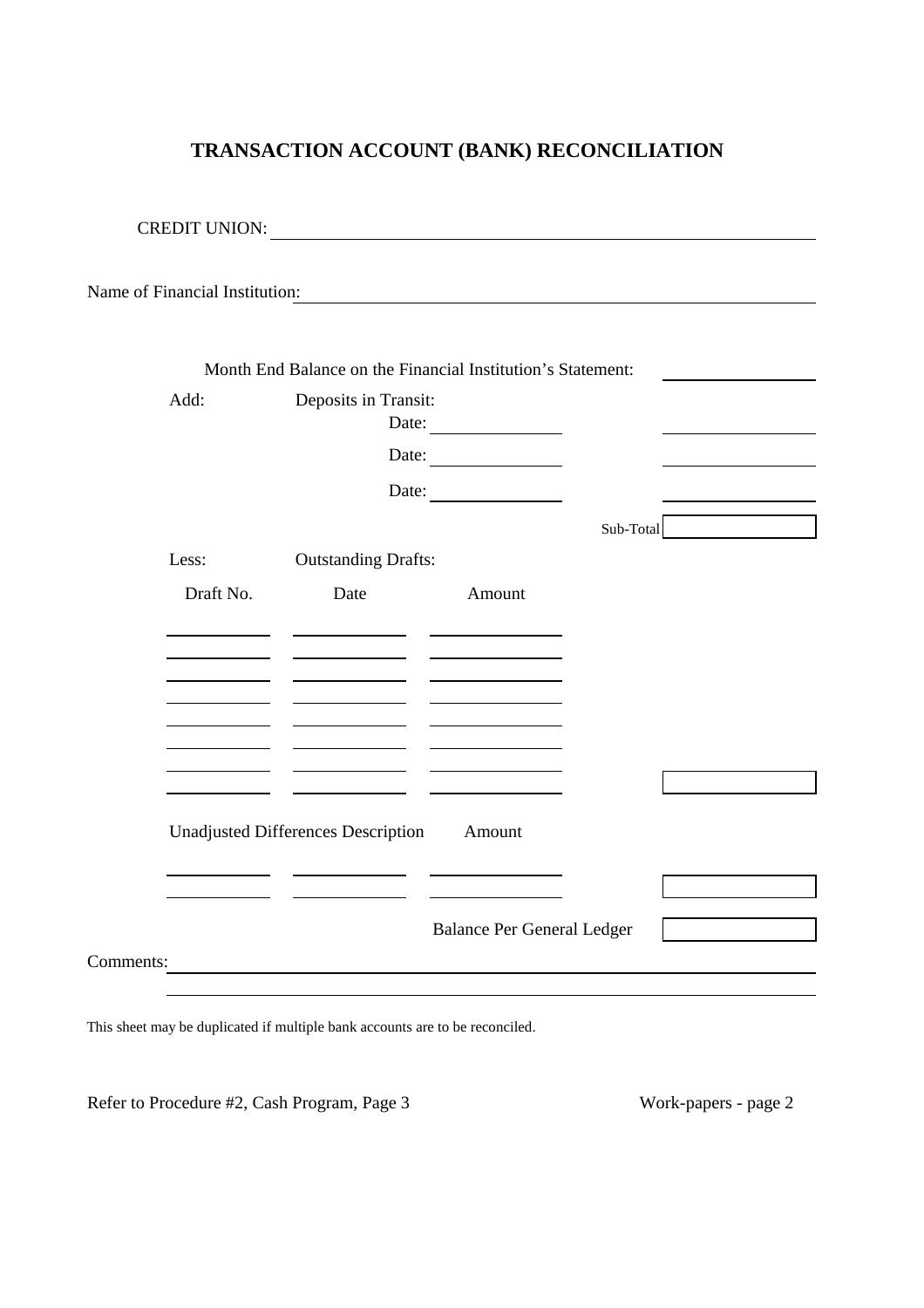#### **RECEIPTS TEST**

#### Credit Union:

| Day of          | <b>Amount Per</b>    | <b>Amount Per</b>  |
|-----------------|----------------------|--------------------|
| Month           | Credit Union Records | Depository Records |
| $\,1\,$         |                      |                    |
| $\overline{2}$  |                      |                    |
| $\overline{3}$  |                      |                    |
| $\overline{4}$  |                      |                    |
| 5               |                      |                    |
| $\overline{6}$  |                      |                    |
| $\overline{7}$  |                      |                    |
| $\overline{8}$  |                      |                    |
| 9               |                      |                    |
| 10              |                      |                    |
| 11              |                      |                    |
| 12              |                      |                    |
| 13              |                      |                    |
| 14              |                      |                    |
| $\overline{15}$ |                      |                    |
| $\overline{16}$ |                      |                    |
| 17              |                      |                    |
| 18              |                      |                    |
| 19              |                      |                    |
| 20              |                      |                    |
| $\overline{21}$ |                      |                    |
| $\overline{22}$ |                      |                    |
| 23              |                      |                    |
| $\overline{24}$ |                      |                    |
| $\overline{25}$ |                      |                    |
| 26              |                      |                    |
| $\overline{27}$ |                      |                    |
| 28              |                      |                    |
| 29              |                      |                    |
| $\overline{30}$ |                      |                    |
| $\overline{31}$ |                      |                    |
| <b>Totals</b>   |                      |                    |

Comments:

Deposits should be made prompt and intact within 48 hours (two working days) of receipt.

Refer to Procedure #3, Cash Program, Page 3 of the Audit Report. Workpapers - page 3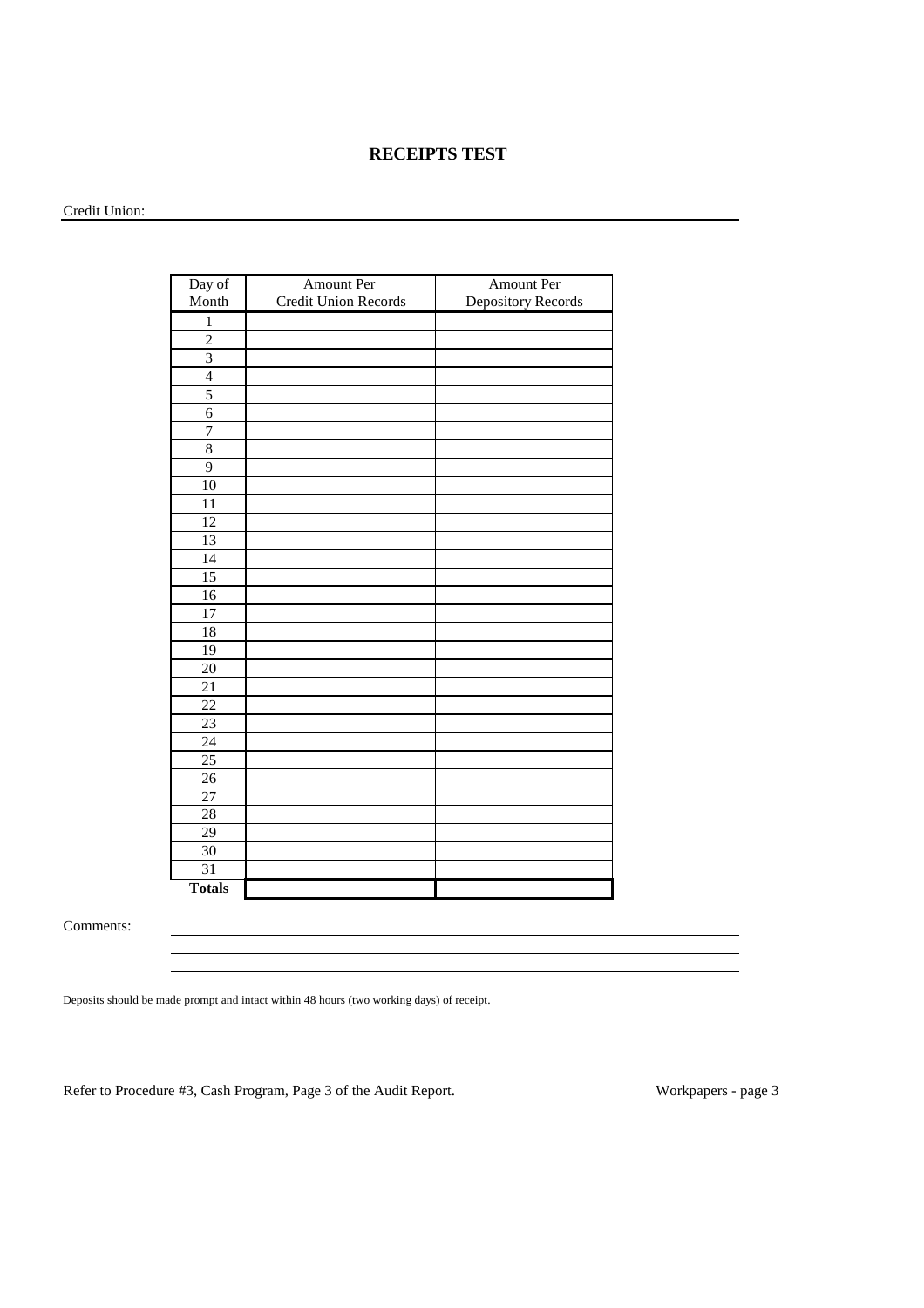## **DELINQUENT LOAN TEST**

CREDIT UNION:

| Acct. No. | <b>Name</b> | Date of<br>Loan | Original<br><b>Balance</b> | <b>Present</b><br><b>Balance</b> | Mos. Delq.<br>Per Report | Mos. Delq.<br>Per Comp. |
|-----------|-------------|-----------------|----------------------------|----------------------------------|--------------------------|-------------------------|
|           |             |                 |                            |                                  |                          |                         |
|           |             |                 |                            |                                  |                          |                         |
|           |             |                 |                            |                                  |                          |                         |
|           |             |                 |                            |                                  |                          |                         |
|           |             |                 |                            |                                  |                          |                         |
|           |             |                 |                            |                                  |                          |                         |
|           |             |                 |                            |                                  |                          |                         |
|           |             |                 |                            |                                  |                          |                         |
|           |             |                 |                            |                                  |                          |                         |
|           |             |                 |                            |                                  |                          |                         |
|           |             |                 |                            |                                  |                          |                         |
|           |             |                 |                            |                                  |                          |                         |
|           |             |                 |                            |                                  |                          |                         |
|           |             |                 |                            |                                  |                          |                         |

Comments:

Refer to Procedures #1 - 4, Loan Program, Page 5.

Work-papers - page 4.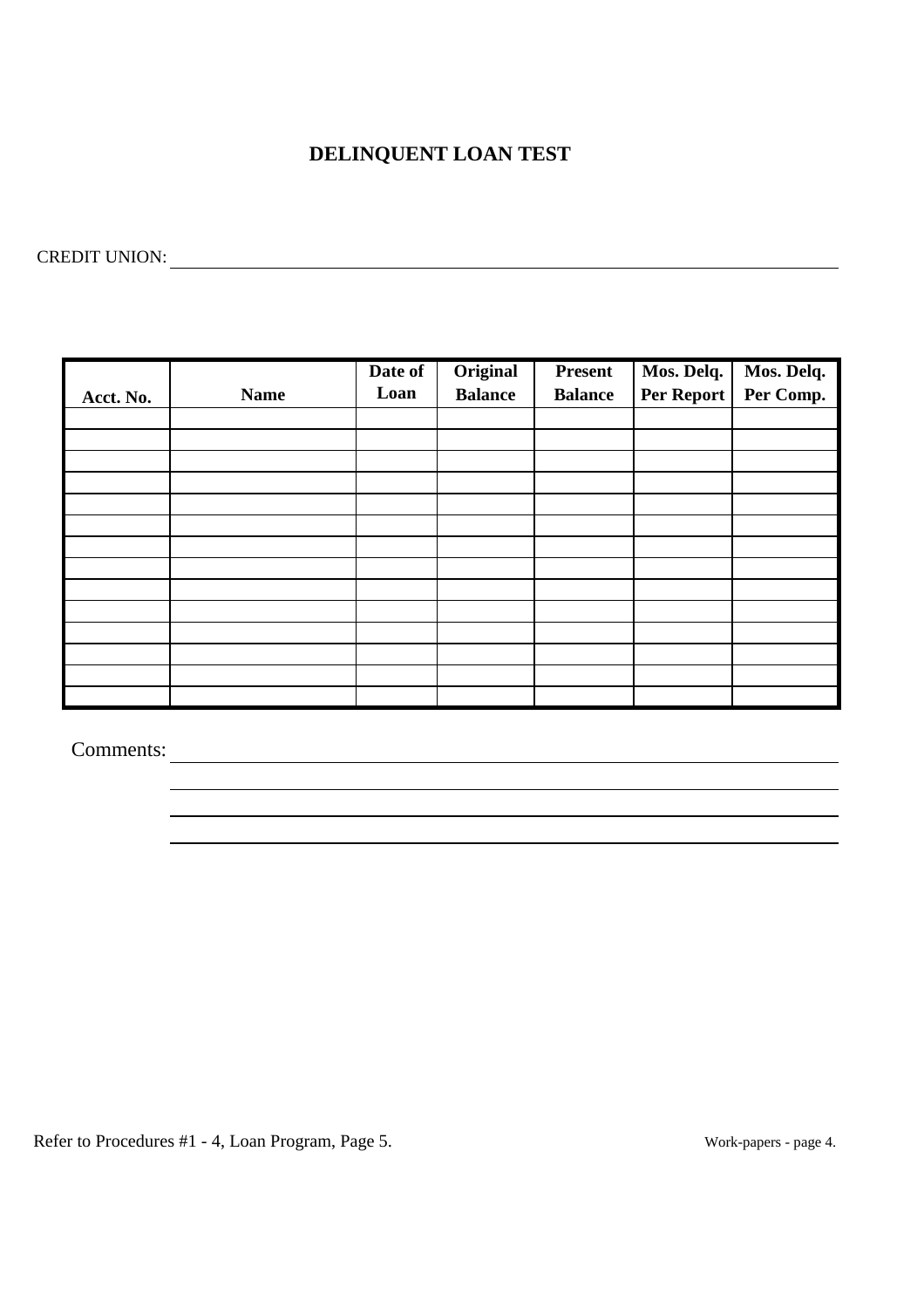## **LOANS TO DIRECTORS, OFFICERS AND EMPLOYEES**

#### CREDIT UNION:

| Account<br>No. | Name | Loan Balance | Delinquency* Documentation Explanations |
|----------------|------|--------------|-----------------------------------------|
|                |      |              |                                         |
|                |      |              |                                         |
|                |      |              |                                         |
|                |      |              |                                         |
|                |      |              |                                         |
|                |      |              |                                         |
|                |      |              |                                         |
|                |      |              |                                         |
|                |      |              |                                         |
|                |      |              |                                         |
|                |      |              |                                         |
|                |      |              |                                         |
|                |      |              |                                         |
|                |      |              |                                         |

Comments:

Note: Documentation - includes loan note, signatures of all borrowers, proper approval of "insider" loans, car title, certificate of insurance, credit reports, income verification, etc.

\*Delinquency - Is the account current or past due, and if so, how many months past due?

Refer to Procedure #5, Loan Program, Page 5. Work-papers - page 5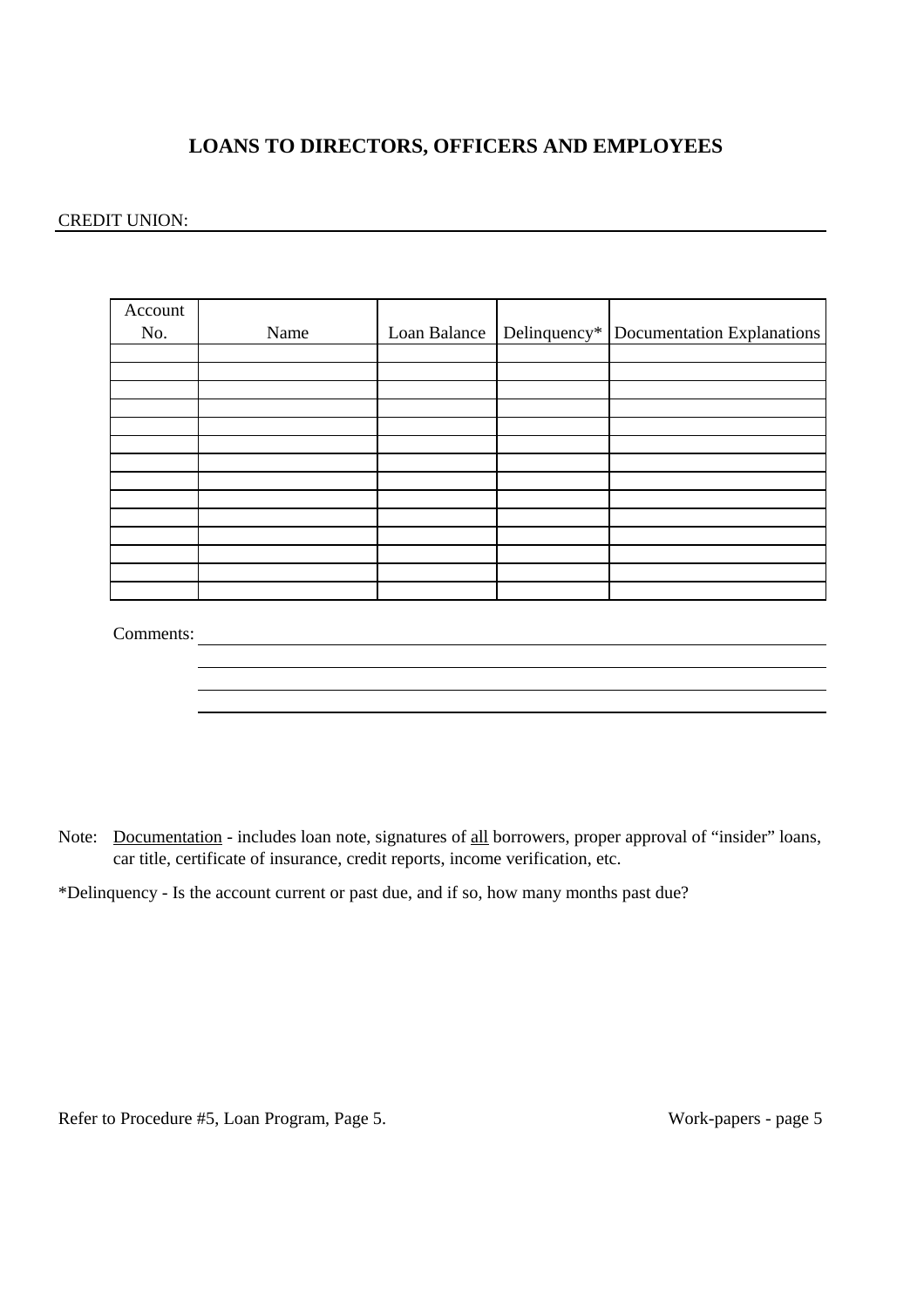### **INVESTMENTS**

#### CREDIT UNION:

|                        | <b>Book</b> | Market | Legal and  | Proper     | Verification |
|------------------------|-------------|--------|------------|------------|--------------|
| <b>Investment Type</b> | Value       | Value  | Authorized | Accounting | Method       |
|                        |             |        |            |            |              |
|                        |             |        |            |            |              |
|                        |             |        |            |            |              |
|                        |             |        |            |            |              |
|                        |             |        |            |            |              |
|                        |             |        |            |            |              |
|                        |             |        |            |            |              |
|                        |             |        |            |            |              |
|                        |             |        |            |            |              |
|                        |             |        |            |            |              |
|                        |             |        |            |            |              |
|                        |             |        |            |            |              |

Comments:

Yes or No

Note: Is it the intent to hold each of the above investments to maturity?

If not, is the credit union complying with FASB Statement of Accounting Standard (SFAS) #115 by marking investments to market on the financial statement being reviewed?

Refer to Procedure #1 - 6, Investment Program, Page 8. Work-papers - page 6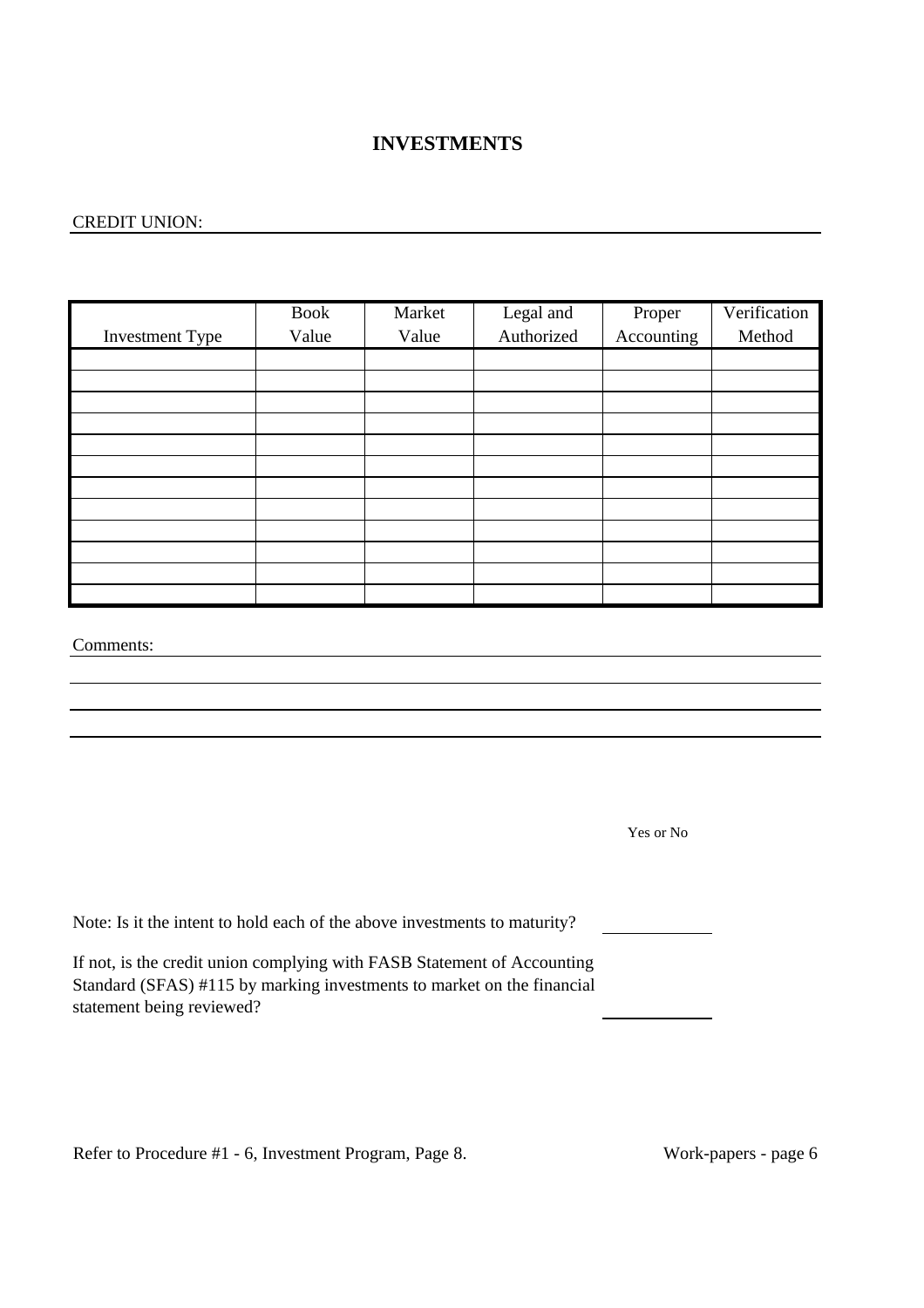### **DIVIDEND TEST**

#### CREDIT UNION:

| Account | Name | Account | Amount Paid | Amount Per  | Dividend Payment |
|---------|------|---------|-------------|-------------|------------------|
|         |      |         |             |             |                  |
| Type    |      | Number  |             | Computation | Method           |
|         |      |         |             |             |                  |
|         |      |         |             |             |                  |
|         |      |         |             |             |                  |
|         |      |         |             |             |                  |
|         |      |         |             |             |                  |
|         |      |         |             |             |                  |
|         |      |         |             |             |                  |
|         |      |         |             |             |                  |
|         |      |         |             |             |                  |
|         |      |         |             |             |                  |
|         |      |         |             |             |                  |
|         |      |         |             |             |                  |
|         |      |         |             |             |                  |
|         |      |         |             |             |                  |
|         |      |         |             |             |                  |
|         |      |         |             |             |                  |

Comments:

Does the amount calculated agree with that posted to members ledger cards?

Yes or No

Has the credit union complied with Truth in Savings?

Yes or No

Refer to Procedure #2, Share Program, Page 10.

Work-papers - page 7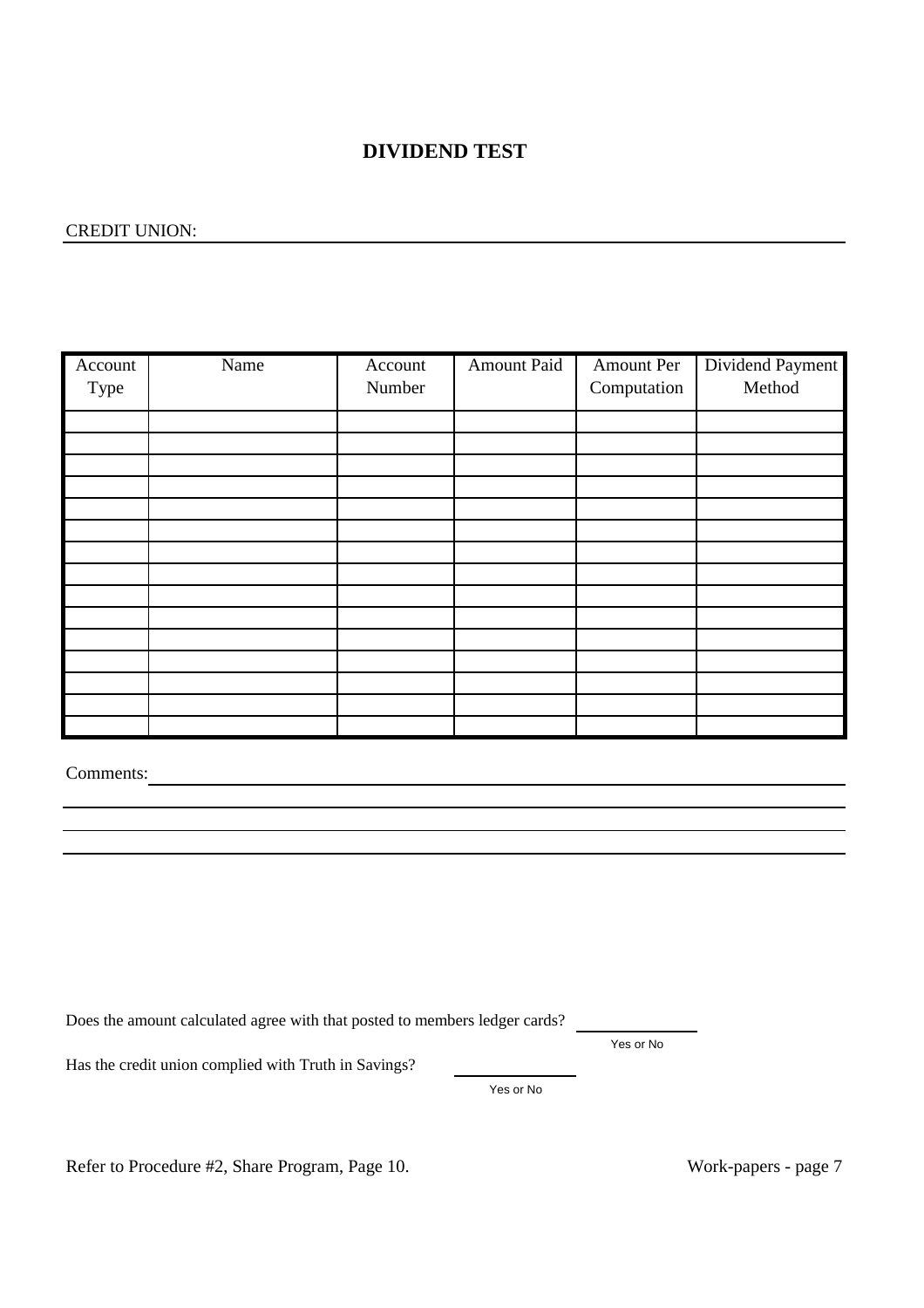### **MEMBERSHIP TEST**

#### CREDIT UNION:

|         |      |                 |              |            | (Yes or No)   |
|---------|------|-----------------|--------------|------------|---------------|
| Account | Name | Membership Card | Within Field |            |               |
| No.     |      | Address         | Signature    | Employment | of Membership |
|         |      |                 |              |            |               |
|         |      |                 |              |            |               |
|         |      |                 |              |            |               |
|         |      |                 |              |            |               |
|         |      |                 |              |            |               |
|         |      |                 |              |            |               |
|         |      |                 |              |            |               |
|         |      |                 |              |            |               |
|         |      |                 |              |            |               |
|         |      |                 |              |            |               |
|         |      |                 |              |            |               |
|         |      |                 |              |            |               |
|         |      |                 |              |            |               |
|         |      |                 |              |            |               |
|         |      |                 |              |            |               |
|         |      |                 |              |            |               |

Comments:

Refer to Procedure #3, Share Program, Page 10. Work-papers - page 8